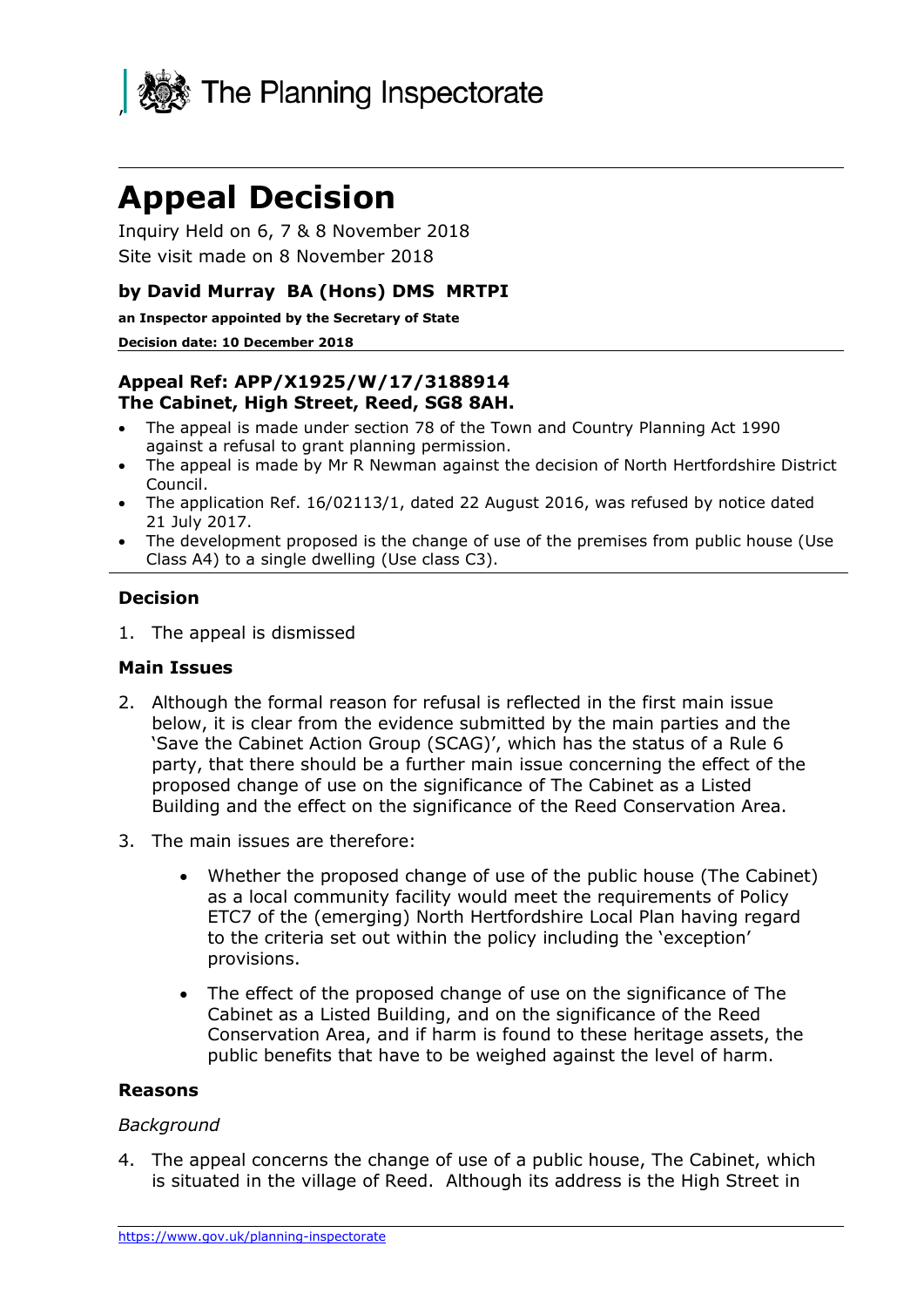practice this is a narrow rural lane with grass verges on the eastern edge of the village. The site is located within an area comprising a few scattered residential properties, including two thatched houses, a farmstead and a short residential terrace. The Cabinet is a part two storey / part single storey timber clad building, with elevations painted a light colour, on the west side of the High Street and it is a Grade II Listed Building. It is also located in the Reed Conservation Area. The village of Reed has a population of about 300 people.

- 5. It is evident that The Cabinet had been a public house since at least 1806 but it ceased trading as such in 2011 and was vacant until the appellant bought it at an auction in October 2015 from the previous owners 'Albanwise'. The appellant's planning agent Ms Fitzgerald acknowledges that after carrying out essential repairs to the fabric of the building it was converted to a dwelling and has been occupied as a home since. The application is therefore retrospective.
- 6. Applications for Listed Building Consent for internal alterations to facilitate the proposed change of use were submitted to the Council under ref. 16/02129/1LB and 17/01542/1LB about the same time as the planning application. These applications remain with the Council for determination and are not the subject of this appeal.
- 7. The premises were registered as an Asset of Community Value (ACV) in April 2014 following a request from Reed Parish Council.

# *Policy Context*

- 8. The development plan includes saved policies in the North Hertfordshire District Local Plan No2 with Alterations 1996 (now referred to as the 1996 LP). There are no relevant saved policies concerned with the appeal proposal. The Council is also preparing a new Local Plan 2011-2031 and a proposed Submission Version was published in October 2016 (the new LP). The new LP has now reached the examination stage and the Council advises that following receipt of the Examining Inspector's Interim Findings, the Council is expecting to publish a schedule of Main Modifications later in November 2018. These will be subject to consultation in a period between December and February 2019.
- 9. Individual policies in the emerging plan may be given weight now depending on the degree of unresolved objection being considered at examination and compliance with the terms of the National Planning Policy Framework (NPPF). The NPPF was re-issued in July 2018, under the transitional arrangements the examination will consider the plan's provisions under the original 2012 version. However, this s78 appeal has to have regard to the updated version of the NPPF and so all references made will be to the 2018 document unless otherwise stated.
- 10. New LP Policy ETC7 is concerned with scattered shops and community facilities in towns and villages. I am satisfied that it broadly accords with the provisions of the NPPF especially paragraphs 83(d) and 92(c) the latter of which says that in order to provide the social, recreational and cultural facilities and services that the community needs, planning decisions should guard against the unnecessary loss of valued facilities and services,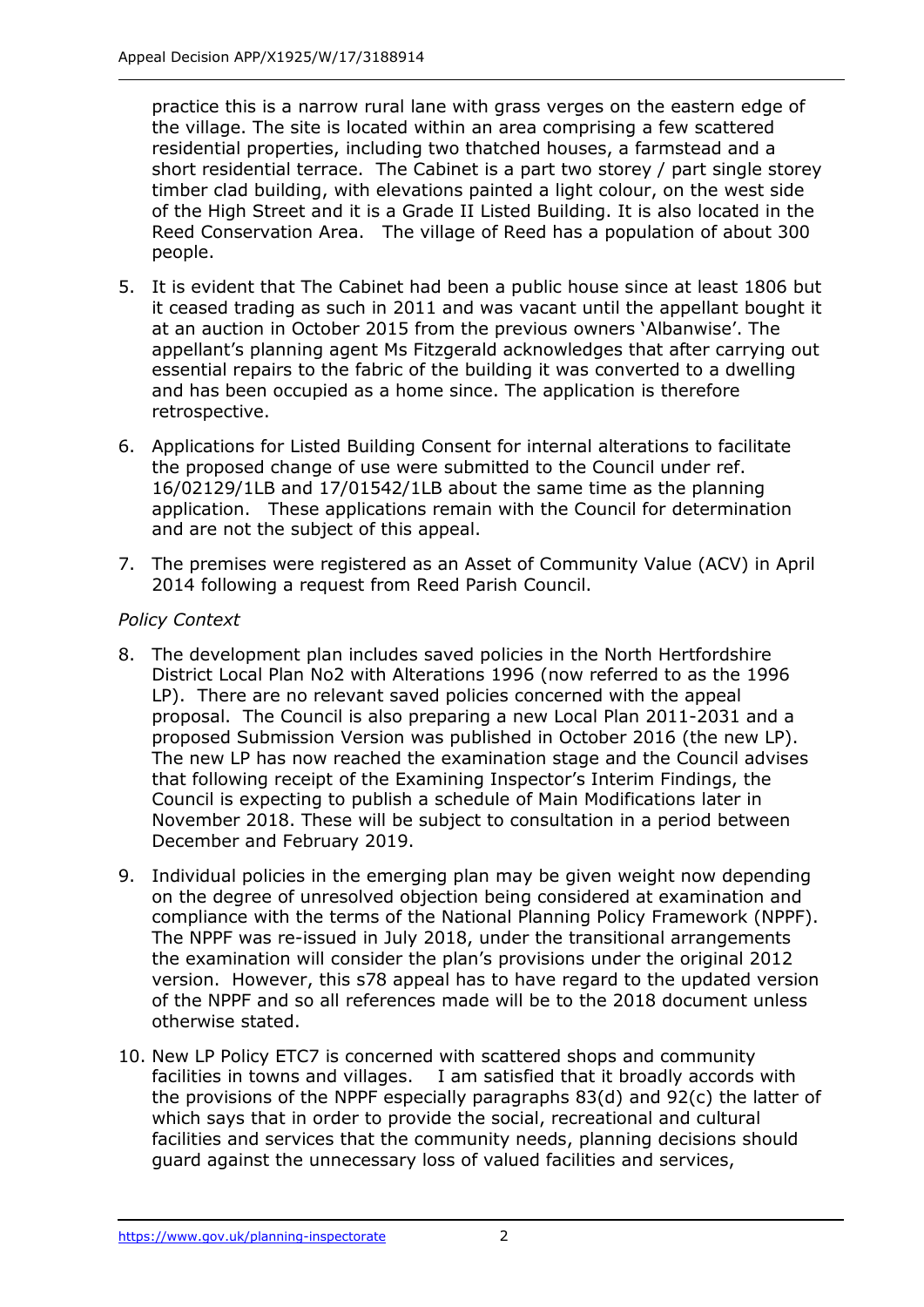particularly where this would reduce the community's ability to meet its day to day needs.

- 11. From the updated evidence submitted by the Council it appears that the outstanding objections to the policy do not concern the application of it to the circumstances of The Cabinet as a public house in Reed. Further, the alterations proposed as a Main Modification do not amend the substance of the policy and therefore I propose to deal with Policy ETC7 as per the Submission Version. Having regard to all of these policy aspects I agree with the conclusions of the main parties at the Inquiry that Policy ETC7 should be given significant weight at this stage as a material consideration.
- 12. Other policies in the emerging plan relevant to this case are Policy SP13 concerning the historic environment and HE1 concerning designated heritage assets.

# *Accord with Policy ETC7*

- 13. Before discussing the accord with this policy itself, it is fair to say that there is some ambiguity within it, particularly the final exception paragraph, which was discussed at the inquiry. The policy has to be considered on a simple reading of the words involved, using their ordinary meaning, and having regard to the overall purpose of the policy. In this context my reading of the exception test in the final paragraph is as follows: that the vacancy in the (lawful) use of the premises; documentary evidence on viability; and attempts to sell the premises; should all cover the same period of at least one year and that period should just (reasonably) precede the time when the proposal to change the use is made. In this case, the evidence required would primarily need to cover at least the one year period before the application was submitted i.e. before August 2016, although it is also reasonable for me to consider relevant circumstances in the period up to the Council's decision and the intervening periods leading up to the Inquiry.
- 14. The second paragraph onwards of Policy ETC7 is relevant to the case and indicates that the loss of facilities outside of the defined retail hierarchy will be granted where specific criteria are met. I will consider these in turn.

# *(a) Other similar facilities available*

15. It is common ground that there are no other public houses in the village of Reed itself nor within a convenient walking distance for customers, therefore, clause (a) of the policy is not met. I note that there are some 13 public houses within a radius of 3 miles of the appeal site, however, it was not argued that these were a convenient alternative to previous customers of The Cabinet.

*(b) Whether the replacement use would complement the function and character of the area.*

16. The evidence given by Mr Roberts for the Council and Ms Ingram for SCAG was that this criteria is not met as the replacement use would result in the loss of the public house which would harm the function and character of the area. However, my reading of this part of the policy is that it refers to the general nature of the use that is proposed as a replacement rather than the one that would be lost. I saw at the site visit that the area around the appeal site is mainly residential in character, albeit that existing houses are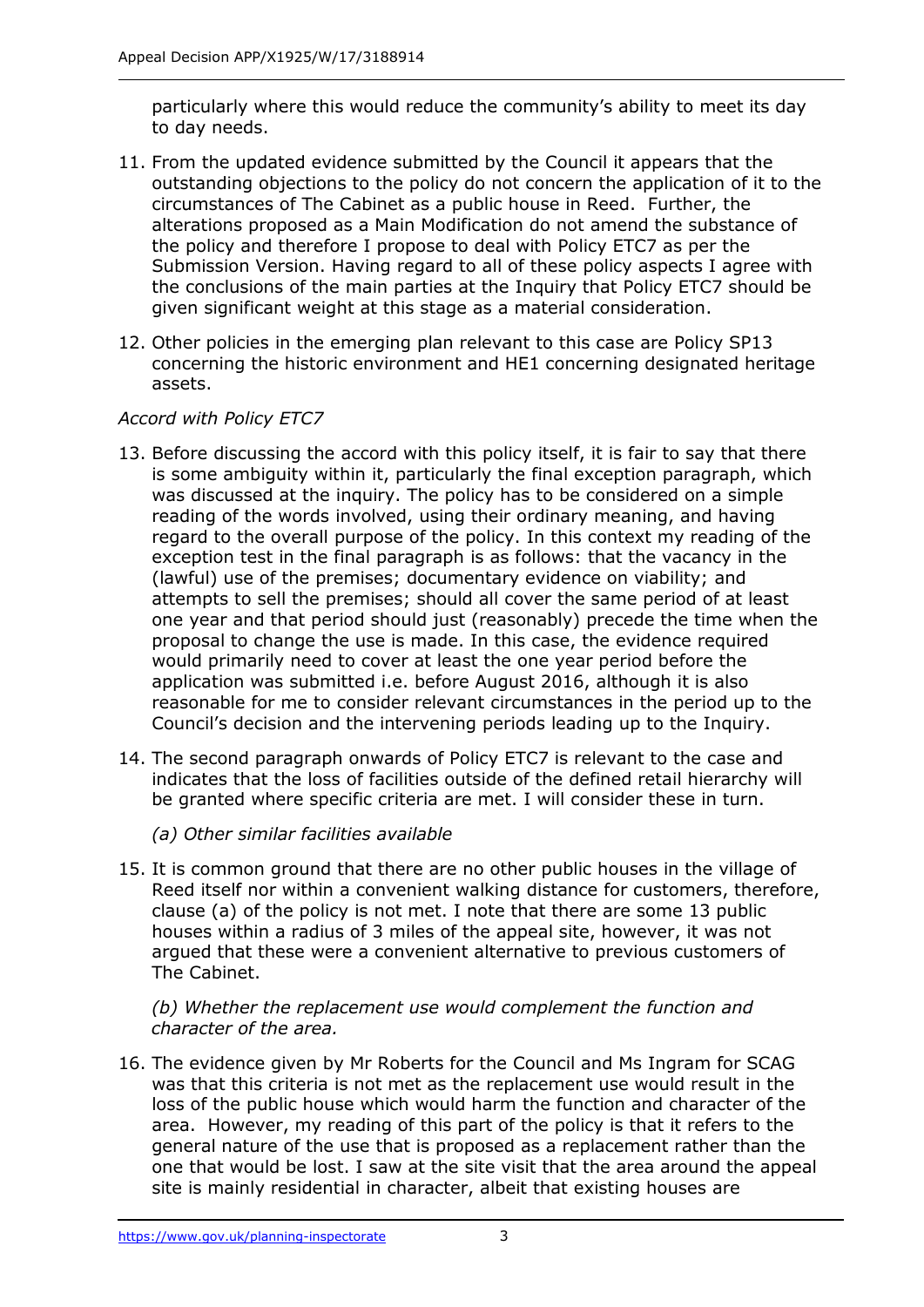dispersed on the edge of a rural village. I am satisfied that the residential use proposed would complement the function and character of the area, notwithstanding the issue over the loss of the lawful use as a public house. I find that the proposal meets this criterion.

17. The final paragraph of the policy puts forward criteria as an exception to (a) above and I will consider the components of the exception having regard to the interpretation I have set out in paragraph 13 above.

*Period and nature of vacancy*

18. The Cabinet has been vacant since 2011 but it has been occupied by the appellant as a dwelling since being repaired following his purchase at auction in October 2015. To my mind this unauthorised different use for at least 6 months before the application was submitted is a material incursion into the specified vacancy period in which the public house had to be tested on viability and attempts to sell. On this basis alone I consider that the proposal fails the exception test set out in the policy. However, in case I have misinterpreted that I need to consider the other factors.

## *Marketing*

- 19. The exception criterion refers to reasonable attempts to sell or let the premises and this can be described as 'marketing'. All of the evidence presented on marketing relates to that carried out on behalf of the previous owners of the Cabinet - Albanwise, and which culminated in the sale at auction. The marketing that was carried out prior to the auction is summarised in the letter of 4 March 2016 from the joint selling agents Mullocks Wells (MW) (Core Document (CD) 1.2)
- 20. As background I understand that Albanwise paid £645,000 for The Cabinet in 2007. When it was put up for sale in 2012 there were no offers when initially offered for sale at £495,000. Some 27 enquires were made during the period of MW marketing until 2014. However, the initial interest failed to materialise into a purchase. The Cabinet was put to auction in 2015 and a brochure for the auction indicated a guide price of £350,000+. Mr Newman's bid of £375,000 was the only bid at the auction and was successful.
- 21. Although Mr Roberts for the Council considers that the comprehensiveness and robustness of the marketing process are inadequate I do not take issue with these aspects, which were undertaken by professional companies, or the fact that the premises were marketed for a different owner. However, I am concerned that the marketing period is substantially out of step with the period concerning the other factors required in the testing of the premises in the context of the my reading of the policy as I outlined in paragraph 13 above.
- 22. Moreover, I am concerned that the marketing of the public house at the auction raised an expectation of 'hope value' above its true value based on the lawful use. After mentioning that some renovation/modernisation is required the brochure indicated "This is a great opportunity to refurbish or convert the existing property and offers excellent potential to develop (STPP)" Presumed to mean 'subject to planning permission'. This may well be standard practice by auctioneers as suggested by Mr Spelman for the appellant, and at that stage I recognise that the premises were not being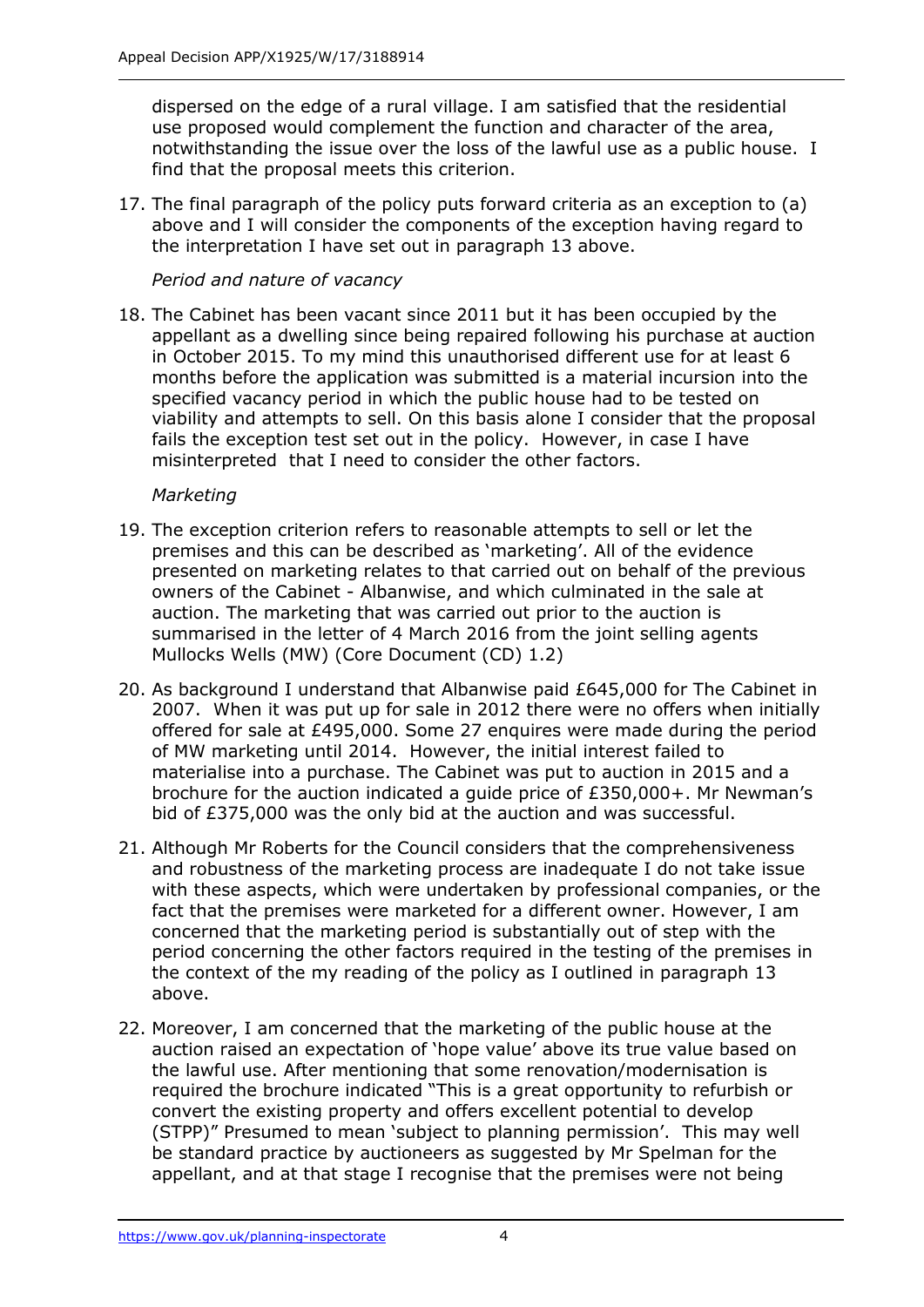tested to accord with the process laid out in the policy, but only to try and recoup some of Albanwise's investment. However, to my mind this casts serious doubt over the appropriateness of the marketing that took place.

23. On the marketing issue I find that the evidence presented does not demonstrate that the timing and nature of the marketing meets the requirement of the exception test in Policy ETC7.

## *Evidence on viability*

- 24. The issue of viability is a broad subject made more difficult by the fact that The Cabinet ceased trading as a pubic house in 2011 and so there is no upto-date documentary evidence on trading accounts or on consumer expenditure to help assess viability. There are many assessments of viability before me which I will consider in a moment but it is fair to say that each involves a professional assessment of the viability of the premises, based on many economic variables as considered appropriate, and it is not my role to substitute my own opinion. I will therefore concentrate on the range of assessments and where the differences lie.
- 25. At the time of the Council's consideration of the application, there was a viability assessment in the Culverhouse report (22 November 2016) prepared as part of the appellant's case in support of the planning application. This was independently assessed by Trinity Solutions (12 December 2016) on behalf of the Council. Both assessments concluded that The Cabinet would not be viable again as a public house and it is apparent that this factor was critical in the planning officer's recommendation of approval. The planning committee also had to consider the representations from SCAG and others that a pub could be viable including when run as a social or community funded social enterprise.
- 26. Since the refusal of planning permission and the lodging of the appeal, further reports on viability or assessments of the reports have been prepared by Mr Spelman (20 October 2017) for the appellant; Mr Nichols for SCAG and Mr Roberts for the Council. Further, the additional spreadsheet prepared by Nichols gives a useful comparison of the assessments, transposing the data assumptions, although I appreciate the concerns about such comparisons being 'parachuted in'.
- 27. As a comparison of the potential public house business in the premises in terms of a 'net profit before repayments' the Culverhouse valuation indicates that there would be an annual loss of just over £8,000 whereas the other valuations show a potential small profit ranging from almost £24,000 to £75,000. Further, the respective deficit or profit is increased when repayment of loans and interest on capital is taken into consideration, with the worst case being a £67,000 annual deficit.
- 28. However it appears to me that Mr Spelman's approach of fixing the market value of The Cabinet at £350,000 unduly influences the rest of the valuation assessment. Whilst this is about the figure that was paid at auction, for the reasons I gave in paragraph 22 above, I consider that it does not reflect the true market value based on the lawful use of the property. A similar stance on examining the true market value is reflected in the appeal decisions put to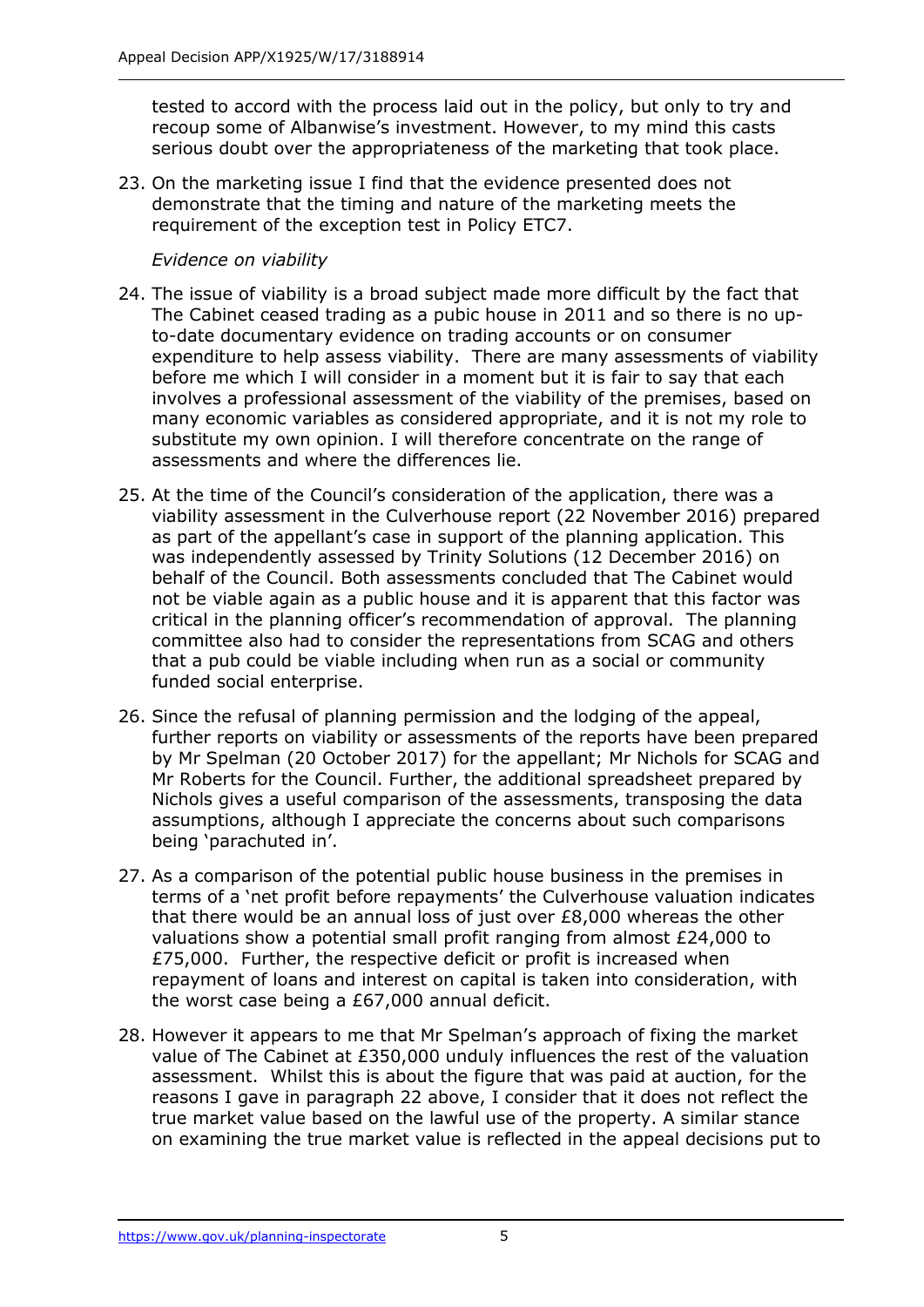$me<sup>1</sup>$ . Further, there is clear evidence to show that at a significantly lower purchase price it is likely that a public house use could be viable. It also appears to me that the costs of repairs used my Mr Spelman are relatively high and exceed the costs based on the repair and refurbishment of the public house and should not include the costs associated with the removal of the use as a dwelling house. On the technical evidence put to me I conclude that I have to place more weight on the evidence of Mr Roberts and Mr Nicholls than on Mr Spelman's.

- 29. In addition to the technical assessments of viability two other factors regarding viability are relevant. First Mr Martin gave evidence as the previous tenant/chef of The Cabinet from 2008 until it closed in 2011. He said that at that time the business was doing steady trade and was viable. The only reason why the pub closed was because of the unlawful actions of a member of staff which he could not rectify. Nevertheless, he was sure that a pub business could be viable and successful in the premises.
- 30. Secondly, Mr Langley, Chair of Reed Parish Council, gave evidence that the parish council has secured approval to borrow £400,000 from the Public Works Loan Board (£250,000 specified in the letter of 17 May 2018 from  $MHCLG<sup>2</sup>$ ) to be used on the purchase and reinstatement of The Cabinet as a public house. The parish council's application was supported by a business plan which demonstrated that the pub would be viable and how the loan would be repaid. Mr Langley said that the fact that the MHCLG granted the application was an indication that their assessment of the future viability of a pub was sound and that the Council had credibility as a borrower. There was also the possibility of a 'white knight' becoming involved in the purchase and running of a pub for community use, as suggested by Mr Goddard who had made an offer to buy the pub before the auction, but such altruism has to be treated with caution. Ms Fitzgerald's evidence for the appellant mentioned the case of the White Lion public house in St Leonards<sup>3</sup> where a third party interest to revive the pub failed to materialise after the appeal was dismissed.
- 31. Bringing the evidence on viability together, there is clear difficulty in assessing this aspect as The Cabinet has not been trading as a public house for some seven years and as a consequence assessments of the future viability of a pub use now are hypothetical. Further, there is a diverse range of professional opinions about whether such a use could ever be viable. However, also taking account of the evidence of the last tenant/chef and the parish council in securing a means of funding for the potential purchase of The Cabinet as a public house for the community, it appears to me that there is sufficient evidence to conclude that there are reasonable circumstances in which the use as a public house could be viable. I conclude that on balance it has not been demonstrated that the reinstatement of the lawful use could not be viable.
- 32. Overall on this issue I conclude that in respect of Policy ETC7 the presumption in favour of the loss of a local facility is not justified because there is no similar alternative facility available within reasonable walking distance under part (a) of the policy, and while part (b) is met, the proposed

j

<sup>1</sup> APP/P0240/A/13/2198005; APP/X1925/W/16/3154355; APP/D3125/A/10/2134643

<sup>2</sup> Ministry of Housing, Communities and Local Government, Local Authority Capital Finance and Reserves) <sup>3</sup> APP/X0415/C/15/3130705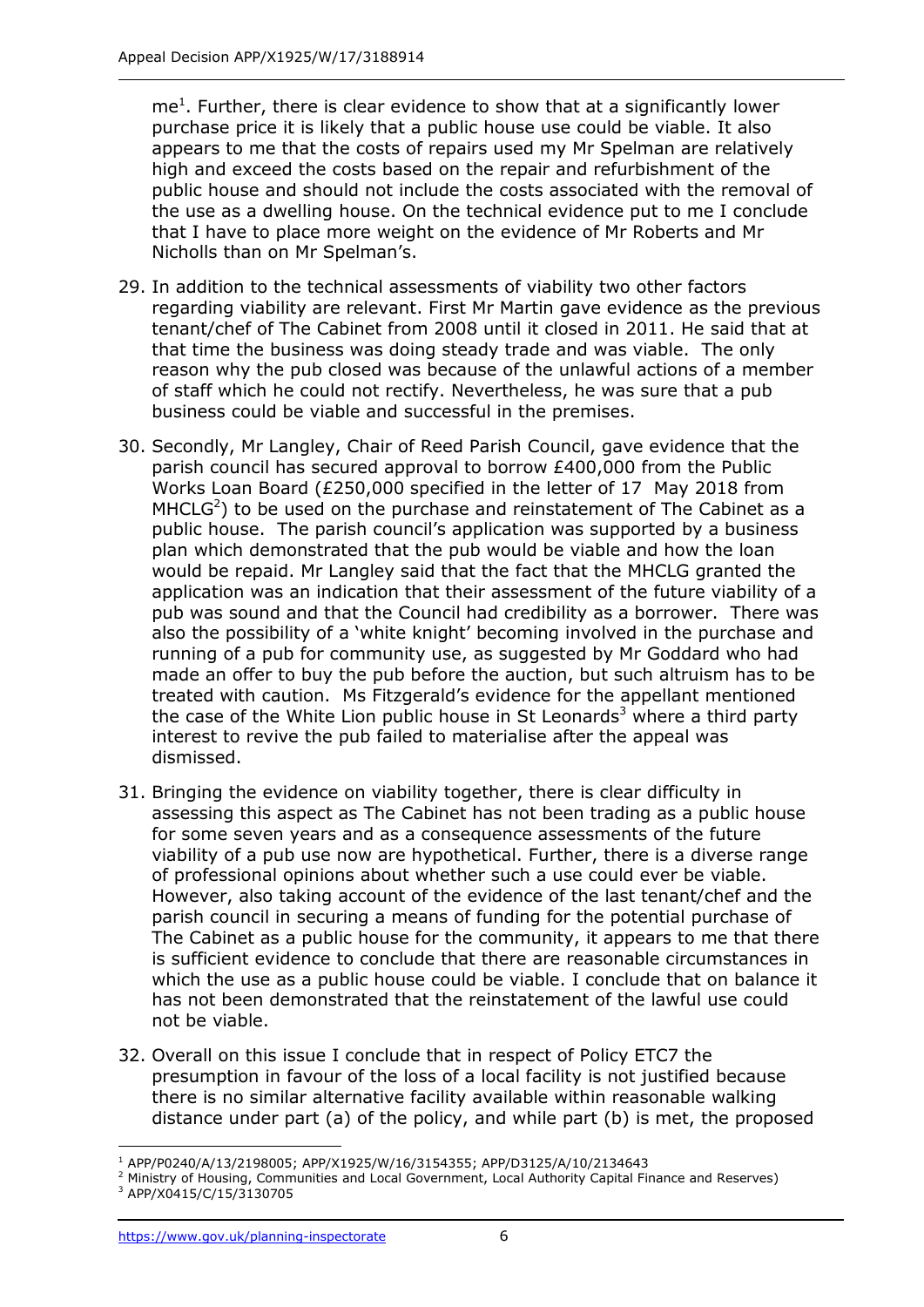change of use of The Cabinet to a house would fail the exception test. Within this, it has not been demonstrated that there have been reasonable attempts to sell or let the premises for a similar use within the stated period; neither has The Cabinet been vacant as a public house within the whole test period; nor has a lack of future viability been demonstrated.

## *Effect on the significance of the Listed Building and the Reed Conservation Area*

- 33. The evidence of Mr Copp for the appellant and Ms Ingram for SCAG describes in great detail the historic and architectural qualities and overall significance of The Cabinet as a listed building and on its significance in the Reed Conservation Area. It is common ground with these parties that the change of use of the Cabinet results in 'less than substantial harm' to the Reed Conservation Area.
- 34. Concentrating on the effect on the significance of the listed building, SCAG says that the change of use proposed would result in the complete loss of the communal value of The Cabinet and therefore should be regarded as the total loss of this heritage asset leading to 'substantial harm' as addressed in paragraph 195 of the NPPF. However, national guidance in the Planning Practice Guidance<sup>4</sup> (PPG) recognises that 'substantial harm' is a high test so it may not arise in many cases. Further it is important to consider whether the adverse impact seriously affects a key element of its special architectural or historic interest. I recognise that the 'community value' of the public house use is an essential part of its significance, however, this needs to be considered in the round and not as a special aspect of greater significance than the other historic and architectural aspects. It is generally agreed that the change of use will not affect the architecture and setting of The Cabinet bearing in mind that the applications for the alternations to the internal fabric of the building are not before me.
- 35. In applying the general duty on me set out in section 66 and 72 of the 1990 Act<sup>5</sup> I think that it is more appropriate to consider the effect in the holistic way that the appellant's team suggests. I find that the change of use would harm the significance of The Cabinet as a listed building but this harm amounts to 'less than substantial harm'. The test set out in paragraph 196 of the NPPF therefore applies so that the harm is weighed against the public benefits in respect of both the heritage asset of the Listed Building and the Reed Conservation Area.
- 36. I recognise that the conversion of The Cabinet to a house has resulted in the repair of the building which is a public benefit given that the evidence shows that the fabric of the building deteriorated when closed. However, I have concluded in part under the first issue that the Cabinet could be viable as a public house. This represents the optimum viable use. Therefore, the reinstatement of this would secure its significance as a local heritage asset.
- 37. Overall I find on this issue that the less than substantial harm to the Listed Building and significance of the Conservation Area that the proposal would cause is not outweighed by the public benefits put forward. As the proposal would not secure the conservation and preservation of the heritage asset in

j <sup>4</sup> Paragraph 016 (Reference ID 18a-016-20140306)

<sup>5</sup> Planning (Listed Buildings and Conservation Areas) Act 1990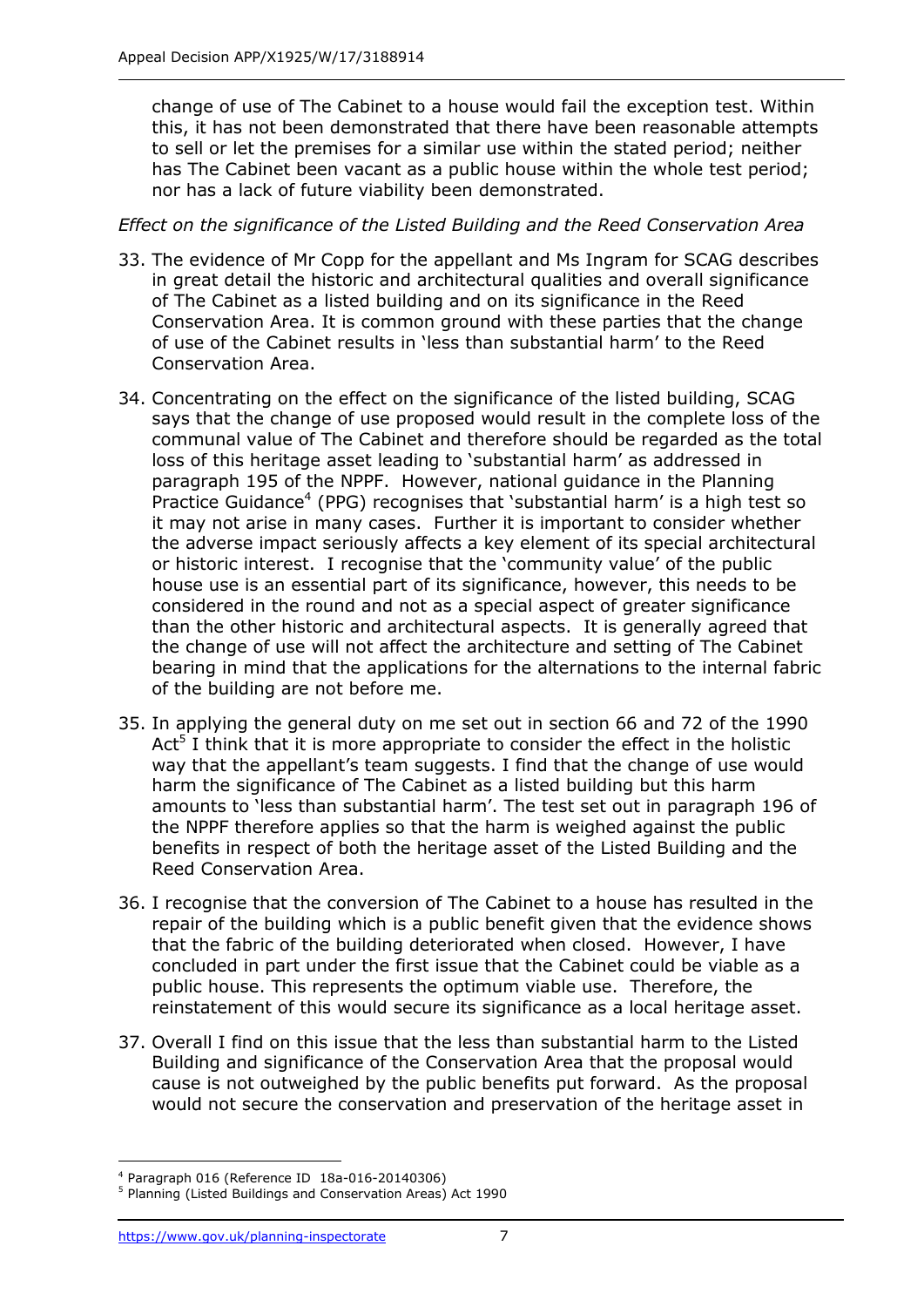the long term the proposal would conflict with Policy HE1(a) of the emerging new LP.

#### *Other considerations*

- 38. SCAG submits that the unauthorised change of use of The Cabinet to a dwelling house constitutes 'intentional unauthorised development' (IUD) as set out in the Written Ministerial Statement (WMS) dated 17 December 2015 (as referred to in the Chief Planner's letter of 31 August 2015) and which was confirmed by the Minister<sup>6</sup> on the 29 October 2018 as a potential material consideration in a planning case.
- 39. In this case, the appellant Mr Newman did not give evidence himself at the inquiry and consequently I do not know his true intentions when he bought The Cabinet at auction and then started to repair the building before the premises were converted to a dwelling house. I understand from the evidence of others and from written representations that the appellant is a developer/builder but is also a licensee and has an interest in a public house elsewhere. On the evidence available I cannot be sure that the appellant only had an intention to carry out unauthorised development and so I cannot place much weight on this aspect in the planning balance.

## *Planning balance*

- 40. The proposal needs to be considered in the context that the existing development plan is silent on the main issues that are involved in this case. However, Policy ETC7 in the emerging LP is a material consideration that carries significant weight. I have found that the proposal to change the use of The Cabinet conflicts with this policy as there is no similar alternative facility within reasonable walking distance under part (a) and for a number of reasons the change of use does not meet the stated requirements of the exception test that follows within the policy. The proposal therefore constitutes the loss of a community facility without overriding justification. This loss also conflicts with the guidance set out in paragraphs 83(d) and 92 (c) of the NPPF.
- 41. In respect of the second issue I have found that the proposed change of use would result in less than substantial harm to the significance of The Cabinet as a Listed Building and to the significance of the Reed Conservation Area as heritage assets and great weight should be given to the conservation of these assets. However, this harm is not outweighed by public benefits including securing the optimum viable use for the premises. There is conflict with emerging policy HE1 to which substantial weight should be given as it is in conformity with national policy.
- 42. These adverse factors have to be balanced with the positive aspects of the development but these are limited in that they only arise from the private use of a single dwelling house for the appellant and the repair of the fabric of the building itself.
- 43. I find that the conflict with emerging LP policies, and the policy of the NPPF that I have mentioned, clearly outweigh the benefits and this indicates that planning permission should not be granted for the change of use, as set out in paragraph 11(d)(i) of the NPPF.

<sup>-</sup><sup>6</sup> Kit Malthouse MP, Minister of State, MHCLG.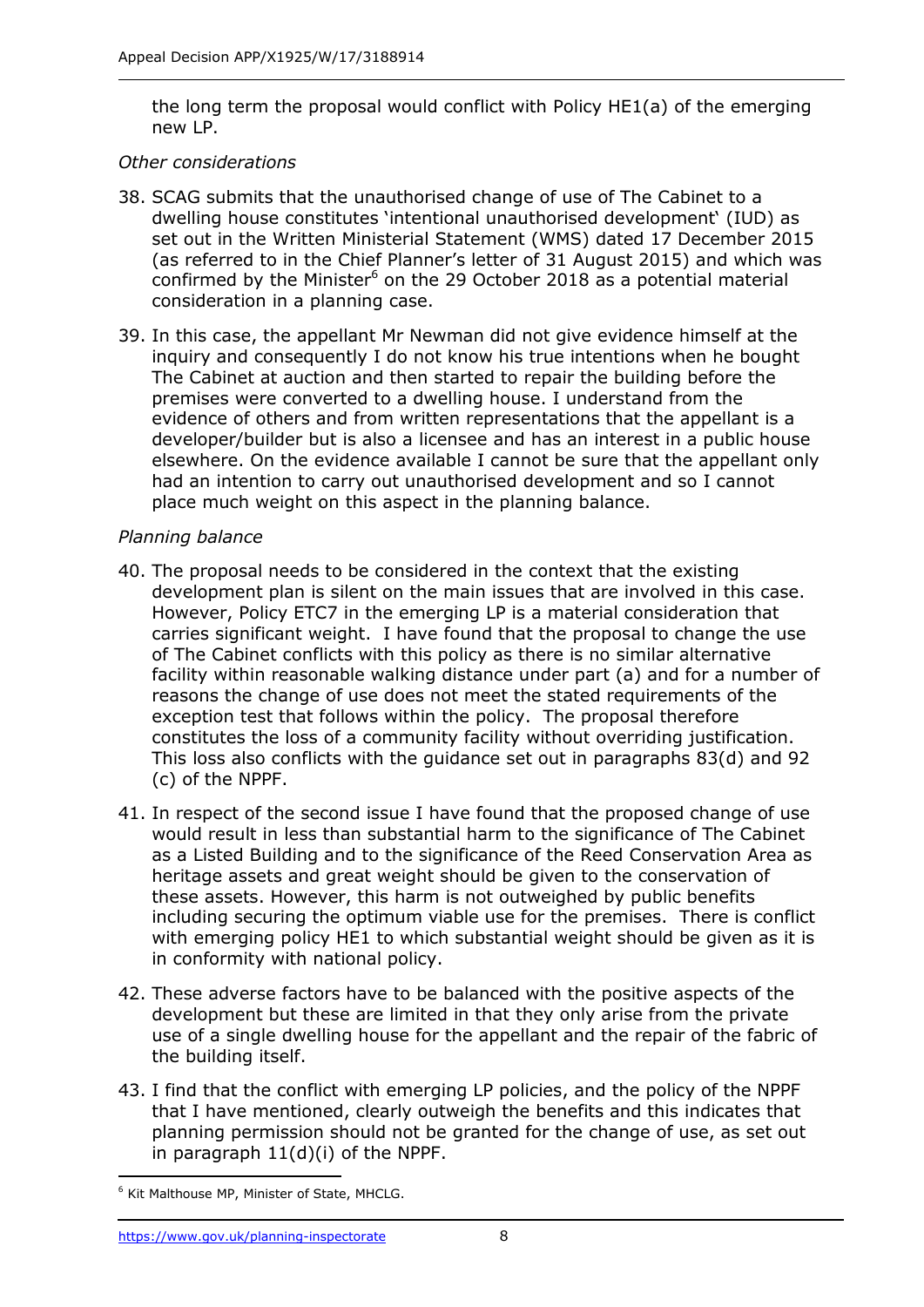44. I recognise that such a decision may result in the appellant being faced with the loss of his home. This would be an interference with his human rights. However, such rights are qualified rights and have to be balanced with other considerations. I am satisfied that a refusal of permission on the planning merits of the proposal is reasonable and necessary in the public interest and it is therefore not a disproportionate interference.

# **Conclusions**

45. For the reasons given above I conclude that the appeal should be dismissed.

*David Murray*

INSPECTOR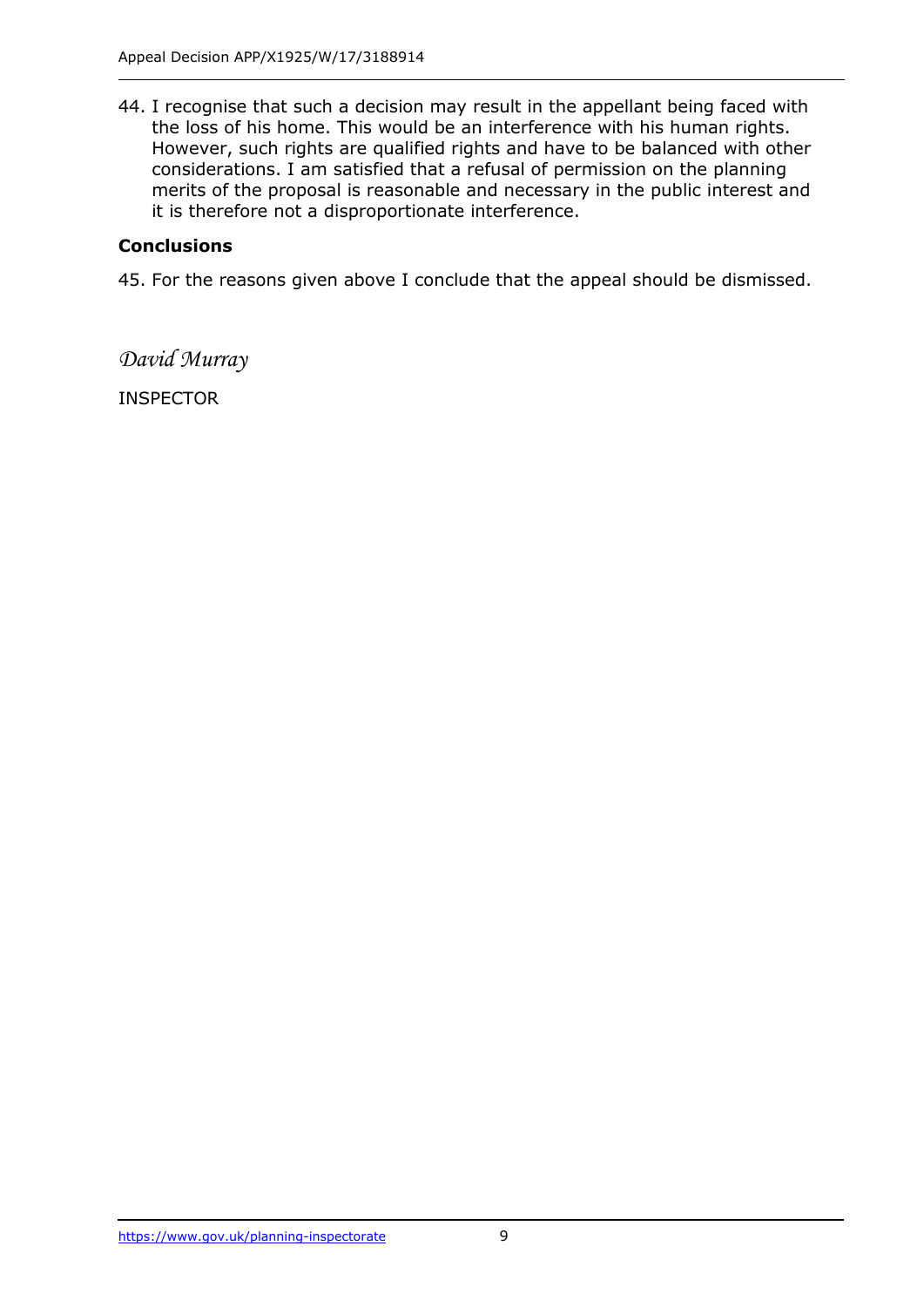#### **APPEARANCES**

#### FOR THE LOCAL PLANNING AUTHORITY:

| Ms A Foster, of Counsel                                  |                                           | Instructed by the Solicitor to the Council.                                                    |  |
|----------------------------------------------------------|-------------------------------------------|------------------------------------------------------------------------------------------------|--|
|                                                          | She called                                |                                                                                                |  |
|                                                          | Mr P Roberts, RICS                        | Partner; Dalton Warner David LLP, acting on<br>behalf of North Hertfordshire District Council. |  |
| FOR THE APPELLANT:                                       |                                           |                                                                                                |  |
| Mr S Hopkins, Solicitor                                  |                                           | Homes and Hills LLP                                                                            |  |
|                                                          | He called                                 |                                                                                                |  |
|                                                          | Ms Fitzgerald, BA (Hons)<br>Dip TP, MRTPI | Director, Barker Parry Town Planning Ltd.                                                      |  |
|                                                          | Mr T Copp BA (Hons) MA<br>Assoc IHBC      | Senior Associate Director, CgMs.                                                               |  |
|                                                          | Mr Spelman BSc, FRICS                     | Director, Peter Spelman Consultancy Ltd.                                                       |  |
| FOR THE SAVE CABINET ACTION GROUP (SCAG) - Rule 6 Party: |                                           |                                                                                                |  |
| Mr M Henderson, of Counsel                               |                                           | Instructed by SCAG                                                                             |  |
|                                                          | He called                                 |                                                                                                |  |
|                                                          | Ms D Ingram MSc CHE                       | Director, Planning for Pubs Ltd.                                                               |  |
|                                                          | Mr Nichols BSc(Hons) MRICS                | Managing Director, Everard Cole Ltd.                                                           |  |
|                                                          | Mr Chapman                                | Campaign for Real Ale (CAMRA)                                                                  |  |
|                                                          | Mr Martin                                 | Previous tenant of The Cabinet                                                                 |  |

Mr Titmuss Prospective tenant for The Cabinet about 2011

## INTERESTED PERSONS:

| Cllr Mrs Hill         |  |  |
|-----------------------|--|--|
| <b>Cllr Mr Morris</b> |  |  |
| Mr P Goddard          |  |  |
| Mr Smith              |  |  |
| Dr Blenkinsop         |  |  |

County Councillor District Councillor Local resident Local resident Local resident